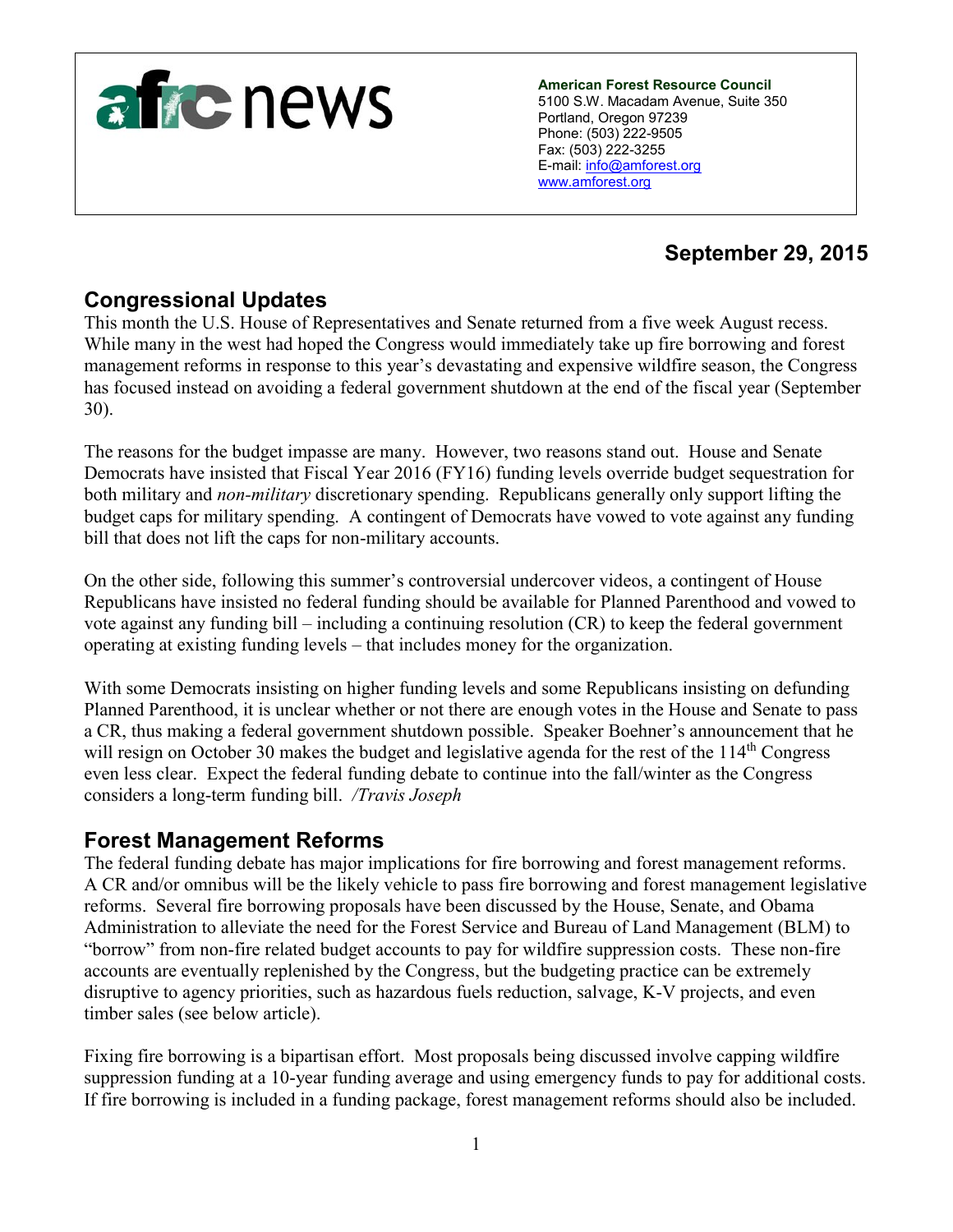The House of Representatives passed H.R. 2647, the Resilient Federal Forest Act of 2015 in June by a bipartisan vote of 262-167. The bill includes both a fix for fire borrowing and forest management reforms – such as expanded categorical exclusions for restoration and fire projects – that could be implemented immediately by the Forest Service and BLM to reduce costs, make management more efficient, and treat more unhealthy, fire prone acres.

There is a growing concern that the Congress may tackle fire borrowing and forest management reforms separately. While key members of the House, including Natural Resources Committee Chairman Rob Bishop (R-UT), have pledged that the two issues must be coupled together, thus far the Senate has been focused solely on fire borrowing. Fixing fire borrowing first would likely reduce the political momentum to pass meaningful forest management reforms in the 114<sup>th</sup> Congress.

A coalition of more than 50 national associations and stakeholders, including AFRC, sent a letter to all U.S. Senators urging the Senate to take action on both wildfire funding and forest management reforms. On September 18, the National Association of Counties sent a similar letter to leaders of the Senate Agriculture Committee urging that they take up H.R. 2647. Oregon county commissioners are preparing to send a letter to the Oregon Congressional Delegation with a similar message. Washington county commissioners are also preparing to send a letter to the Washington Congressional Delegation, which includes Senator Cantwell, the Ranking Member of the Senate Committee on Energy and Natural Resources. /*Tom Partin and Travis Joseph* 

# **Fire Borrowing and Related Impacts**

On September 15, Agriculture Secretary Tom Vilsack announced the Forest Service will need an additional \$250 million to help fund fire suppression, which is on top of the \$450 million request made in August. The combined \$700 million is a record amount for fire borrowing and will have to be "borrowed" from other accounts within the Forest Service budget.

Below is a breakdown of the key forestry related funds where these funds are being borrowed from:

| K-V Funding                 | \$197 million |
|-----------------------------|---------------|
| Restoration of Improvements | \$161 million |
| Salvage Sale Fund           | \$63 million  |
| <b>Brush Disposal</b>       | \$38 million  |
| Hazardous Fuels             | \$23 million  |
| Timber Sale Pipeline Fund   | \$17 million  |

Timber Management Related Total: **\$499 million**

With over 8.8 million acres burned this year by wildfires, the Forest Service can ill-afford to have needed management dollars taken from their budgets. Currently, the Forest Service treats approximately 250,000 acres per year by mechanical thinning to reduce fuels and overcrowded forests. When fire borrowing is activated and management budgets are reduced (this year by \$499 million) the Forest Service will never get in front of the massive problem of fire-prone and unhealthy forests. */Tom Partin*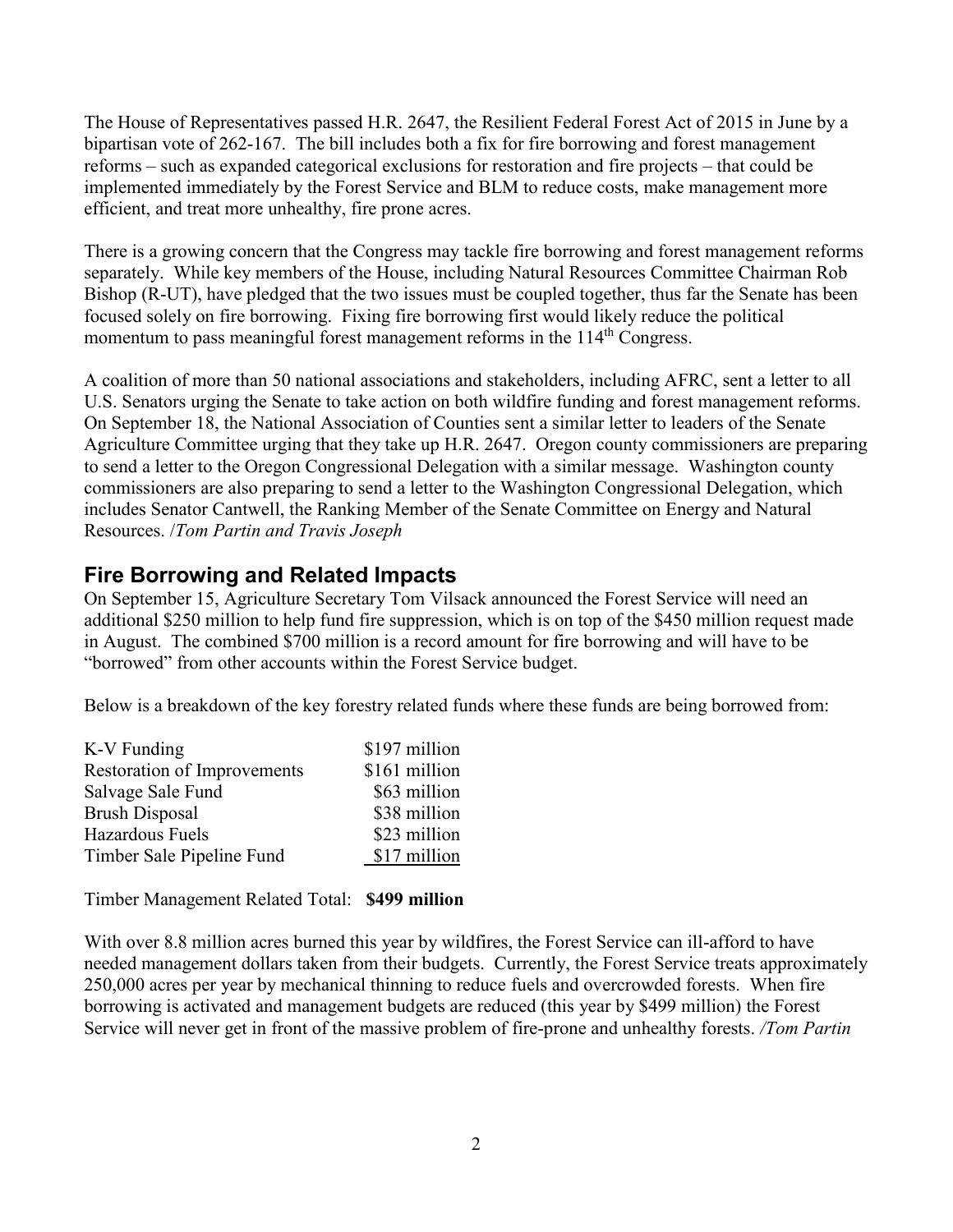## **House Passes Tribal Bill**

On September 16, the House of Representatives approved by voice vote H.R. 2791 the "Western Oregon Tribal Fairness Act" sponsored by Representative Peter DeFazio (D-OR). The legislation will strengthen tribal authority and expand the land rights of three federally recognized tribes in southwestern Oregon. The bill has three titles:

Title I—Cow Creek Umpqua Land Conveyance

- Requires that 17,519 acres of land be held in trust for, and be part of the reservation of, the Cow Creek Band of Umpqua Tribe of Indians.
- Federal law applies to the export of unprocessed logs harvested from this land. Gaming facilities on this land would be prohibited.
- Directs the Secretary of the Interior to reclassify public domain land in western Oregon as O&C lands in equal acreage as those lands designated for the Tribe to ensure the O&C acreage is not diminished.

Title II—Coquille Forest Fairness

 Amends the Coquille Restoration Act to remove the requirement that the Department of the Interior manage the Coquille Forest consistent with adjacent federal forests (including Northwest Forest Plan forests). Unlike any other tribe in the United States, the Coquille Tribe must function under a legal anomaly with regard to managing its forest.

Title III—Oregon Coastal Lands Act

- Requires that 14,408 acres of land be held in trust for, and be part of the reservation of, the confederated Tribes of Coos, Lower Umpqua, and Siuslaw Indians.
- Federal law would apply to the export of unprocessed logs harvested from this land. Gaming facilities on this land would be prohibited.
- Directs the Secretary of the Interior to reclassify public domain land in western Oregon as O&C lands in equal acreage as those lands designated for the Tribe to ensure the O&C acreage is not diminished.

H.R. 2791 would result in more timber volume than is currently produced off the Coquille Forest and O&C lands administered by the BLM. The bill is pending before the Senate. */Tom Partin* 

# **Action on DC Cases**

On August 31, AFRC joined its members Swanson Group, Rough & Ready Lumber, Seneca Sawmill Company, Seneca Jones Timber Co., Freres Lumber Co., Hull-Oakes Lumber Co., Starfire Lumber Co., C & D Lumber Co., South Coast Lumber Co., Boise Cascade Wood Products, Douglas Timber Operators; and Rob Freres, Scott Keep and Bob Ragon as individuals, in filing [a new lawsuit](http://www.amforest.org/images/pdfs/Swanson_III_Complaint.08-31-15.pdf) in federal District Court in Washington, D.C. The lawsuit is aimed at forcing the BLM to fulfill its commitment under the O&C Act to sell timber from the O&C lands in western Oregon.

The lawsuit covers all six BLM Oregon Districts. The new suit known as Swanson III, combines the elements of two earlier cases – Swanson I and Swanson II.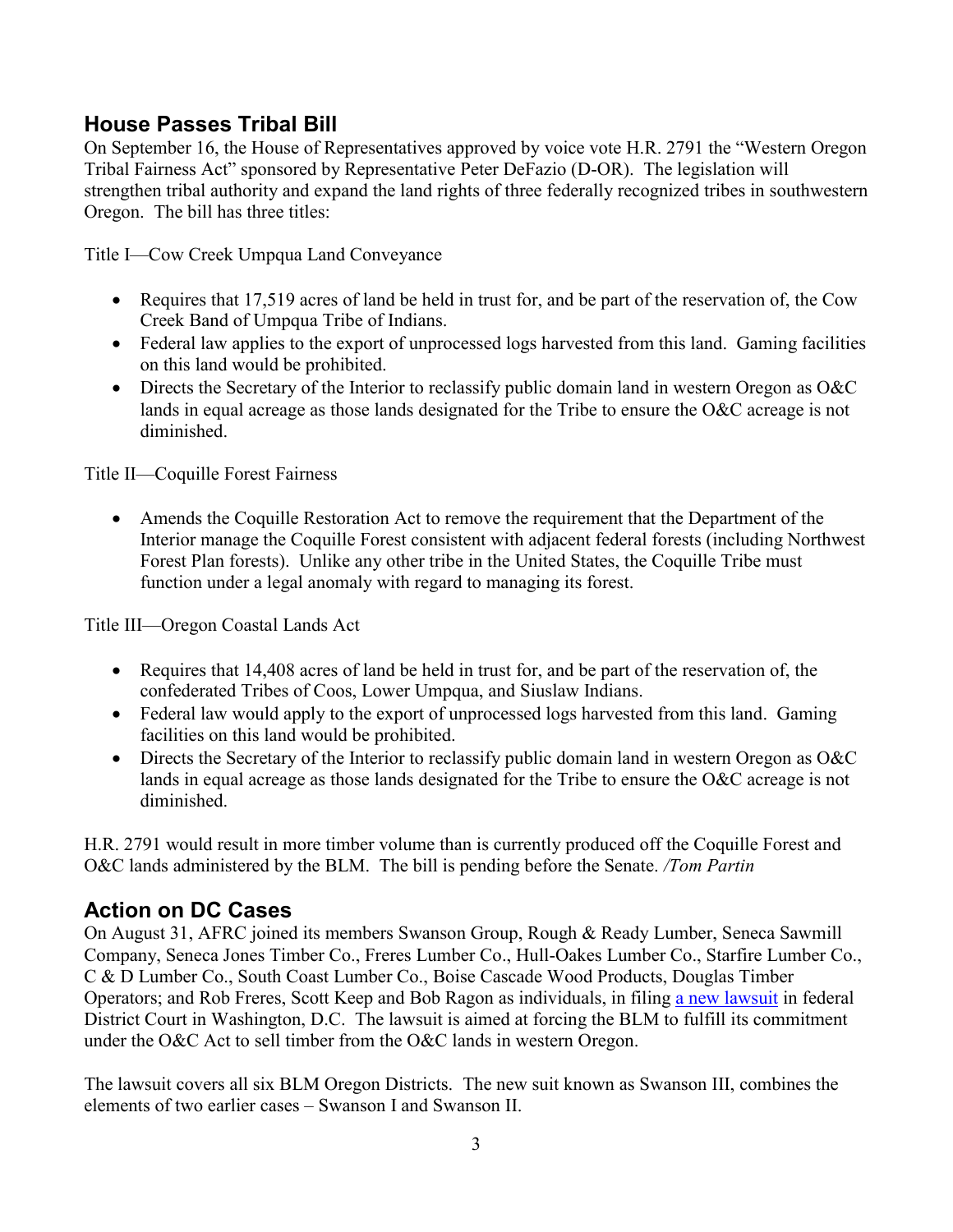Swanson I, filed in 2010, was decided in AFRC's favor in 2013 when Judge Leon [ruled](http://www.amforest.org/images/pdfs/OEM_Opinion_06-26-13.pdf) that the BLM must sell at least 80% of its Allowable Sale Quantity (ASQ) on the Roseburg and Medford Districts every year. That case also overturned the Owl Estimation Methodology (OEM) used by both the BLM and Forest Service in determining the impact of timber sales on spotted owls. Last June, the D.C. Court of Appeals held that the industry plaintiffs did not have standing because there was insufficient ground to conclude that they were harmed by the shortfall in timber sales. Because there was no standing, the Appeals Court did not rule on the legal claims and simply vacated Judge Leon's decision.

Swanson II, filed in 2014 sought to extend the ruling in Swanson I to the Lakeview, Coos Bay, Salem, and Eugene BLM Districts.

In response to the Appeals Court decision vacating Swanson I, Judge Leon asked the parties to brief whether the industry had standing in several other cases including Swanson II and the case challenging the U.S. Fish and Wildlife Service's vast expansion of spotted owl critical habitat in 2012. After considering the briefing, Judge Leon dismissed the Swanson II and spotted owl critical habitat cases. Plaintiffs are assessing whether to appeal Judge Leon's dismissal decisions.

The Swanson III case raises many of the same issues as Swanson II and is supported by additional detailed standing declarations. It remains to be seen whether Judge Leon, who is also assigned to the Swanson III case, will permit the case to move forward.

Over the last 10 years, the BLM has failed to sell 624.7 million board feet of timber, nearly one-third of the two billion board feet promised in its Resource Management Plans (RMPs). Under the O&C Act, the lands must be managed for "permanent timber production" on a sustained yield basis. AFRC hopes to have the issue that the O&C Act and RMPs require BLM to sell the sustained yield level adopted in the RMPs ultimately decided in Swanson III as it was favorably decided in Swanson I.

AFRC continues to work towards the sustainable management of all of Oregon's federal forests. When other means fail, the Association and its members must resort to litigation. /*Ann Forest Burns*

# **Future of Klamath in Limbo**

Last year over 200,000 acres burned on the Klamath National Forest. The forest has tried to complete an Environmental Impact Statement (EIS) for the Westside Salvage Project which will treat roadside hazard trees within the burned area and salvage less than 4% of the total burned acreage. The Forest Service has spent considerable dollars and staff time developing the EIS and has been prepared to sign the EIS and advertise the salvage sales since August 1.

However, the U.S. Fish and Wildlife Service, the National Marine Fisheries Service, and the State Water Board have not completed the necessary work to move the project forward. The two federal agencies have not submitted Biological Opinions on the project and the State Water Board has not issued the required wavier. None of the agencies have given the Forest Service indication when it will receive these documents. In the meantime, the EIS sits waiting for signature and the dead trees continue to lose merchantability. All three agencies have expressed concern about significant impacts that may occur with the implementation of the project. Anyone who has been around the acres proposed for treatment would logically conclude the significant impacts – namely, devastating fire - have already occurred.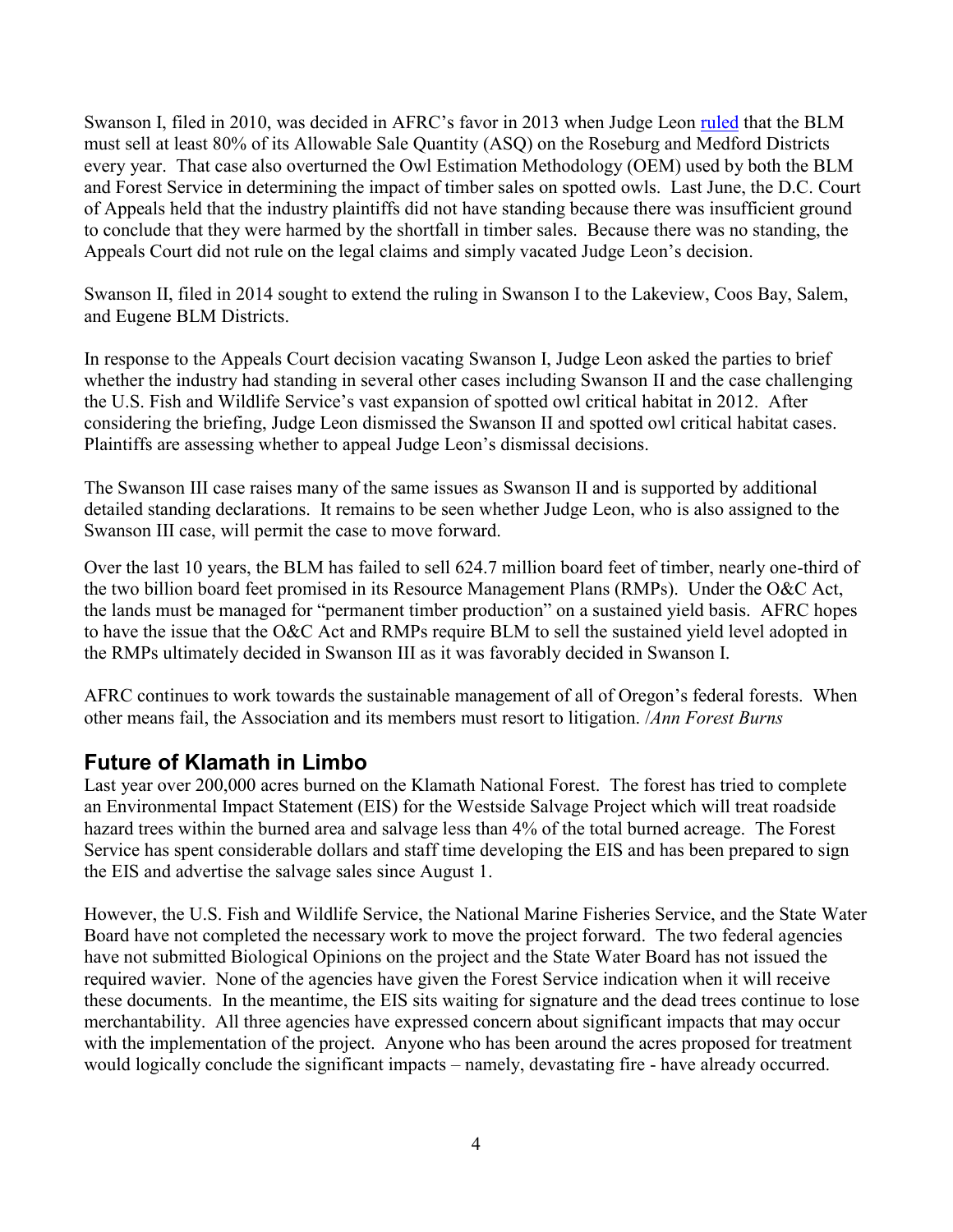The delay raises serious questions about the future of green forests, suitable owl and fish habitat, and healthy watersheds on the Klamath National Forest. With such a large amount of mortality within the fire area it is only a matter of time until this area reburns. In fact, some of the forest was burned for a second time in last year's fire! When the reburn occurs the intensity is often much greater. Even worse, when the next fire burns it will not only reburn the area, but will also likely eliminate additional acres of suitable owl habitat, create worse watershed conditions than are currently present, and cause severe sedimentation within fisheries habitat. Unfortunately, none of these areas will be replanted if they are not restored by this project. */Rick Svilich*

# **FWS to Look at More Listings**

On September 18, the U.S. Fish and Wildlife Service (the Service) published the petition findings for the possible listing of nine species in California and Nevada. The findings can be found [here.](https://www.federalregister.gov/public-inspection) The Service determined petitions for the following species contained substantial information and warranted more indepth review to list the California spotted owl, Inyo Mountains salamander, Kern Plateau salamander, lesser slender salamander, limestone salamander, Panamint alligator lizard, Shasta salamander, southern rubber boa, and tricolored blackbird. However, the Service found the petition to delist the Stephens' kangaroo rat did *not* provide substantial information and did not warrant delisting at this time.

To ensure the status reviews of these species are comprehensive, the Service is requesting information from state and federal natural resource agencies and all interested parties about their biology and life history. Based on each species' status review, the Service will make one of three possible determinations:

- 1) Listing in not warranted;
- 2) Listing as threatened or endangered is warranted. In this case, the Service will publish a proposal to list, solicit independent scientific peer review of the proposal, seek input from the public, and consider the input before a final decision about listing the species is made;
- 3) Listing is warranted but precluded by other, higher priority activities. This means the species will be added to the federal list of candidate species, and the proposal to list will be deferred while the Service works on listing proposals for other species that are at a greater risk.

AFRC encourages anyone with knowledge or expertise about these species to submit comments to the Service in order to help facilitate an accurate listing determination. /*Tom Partin* 

### **New Mt. Baker Snoqualmie Supervisor**

On September 4, Jaime Kingsbury was announced as the new Forest Supervisor for the Mt. Baker Snoqualmie National Forest. Kingsbury will replace outgoing Forest Supervisor Jennifer Eberlien, who was promoted to a Deputy Regional Forester position in Region 5.

Kingsbury has been with the Forest Service for over 25 years and is currently the Deputy Forest Supervisor on the Coronado National Forest in Tucson, Arizona. In addition to leadership roles at the District Ranger, Deputy Supervisor and Acting Supervisor levels, she has also worked as a timber forester, fire management officer, visitor center manager, and recreation staff officer. Kingsbury holds a Bachelor of Science degree in Forest Management from Colorado State University.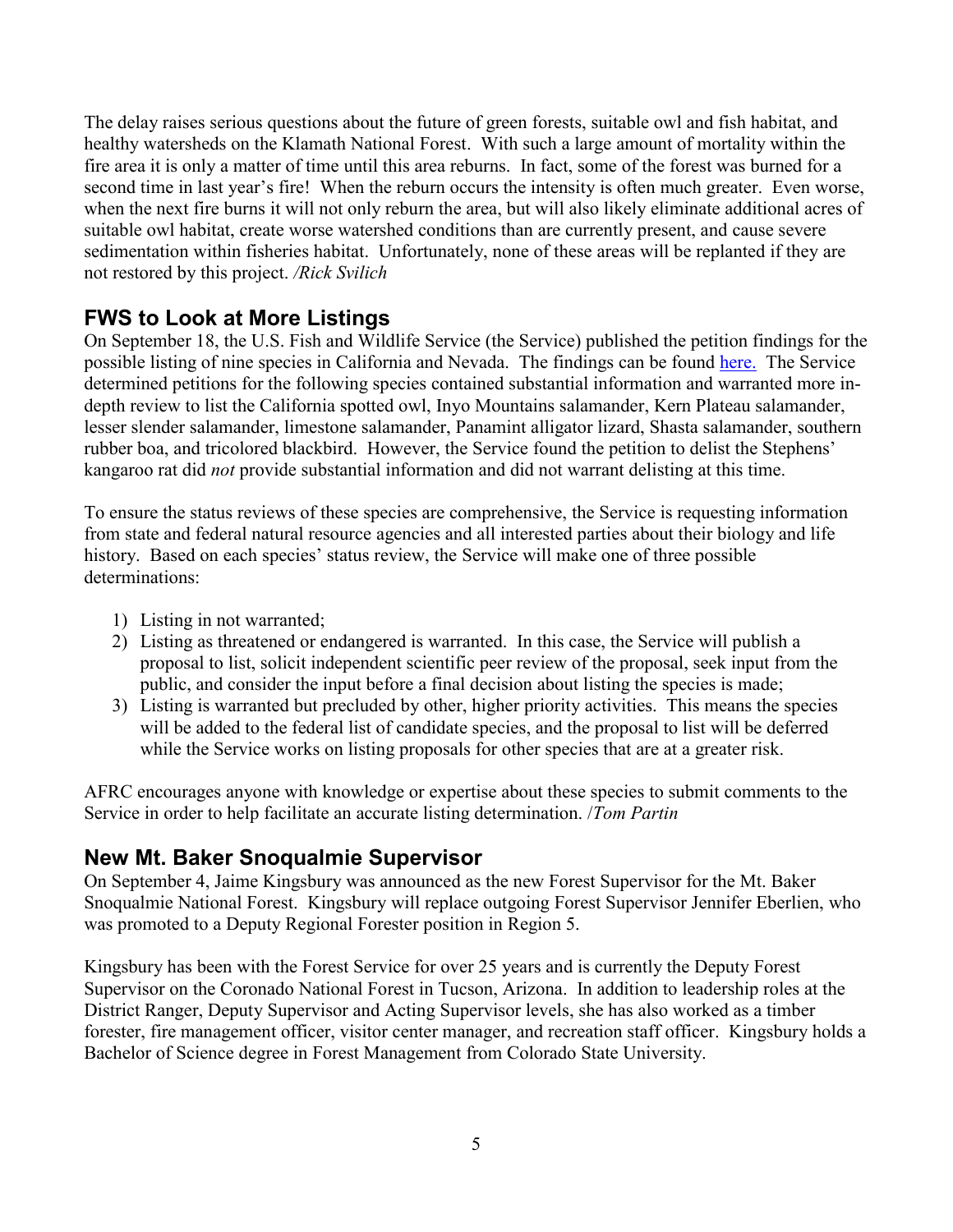AFRC welcomes Kingsbury to the Pacific Northwest. We look forward to working with her when she arrives in mid-October. AFRC would also like to thank Acting Forest Supervisor Steve Kuennen and Acting Deputy Forest Supervisor Gar Abbas for their leadership during this transition period. We look forward to continue working with them as they move back into their regular assigned duties. */Matt Comisky*

### **New Colville Supervisor**

Rodney Smoldon has been selected as the Forest Supervisor for the Colville National Forest. Smoldon has been serving as the Acting Forest Supervisor since Laura Jo West transferred to the Coconino National Forest in Arizona.

Smoldon has an extensive history with the Colville, previously serving as the District Ranger for the Three Rivers District. He will bring his knowledge and expertise of the Forest's current needs and continue the positive growth of the Colville.

AFRC looks forward to working with Rodney and the Colville team as the Forest progresses through its Forest Plan Revision process, restoration work, and recovery from the challenging fire season. */Matt Comisky*

#### **New AFRC Staff Attorney Announced**

I am pleased to announce that Lawson Fite has accepted the position of AFRC staff attorney and will join our team on October 5.

Lawson brings experience as a trial attorney managing complex environmental litigation, as a senior litigation associate at Markowitz Herbold, P.C. in Portland. Before coming to Portland, Lawson was an honors program trial attorney for the Wildlife and Marine Resources Section of the US Department of Justice, Environmental and Natural Resources Division in Washington, D.C. where he handled Endangered Species Act civil litigation.

Lawson's duties will include representing the Association and its members in strategic litigation aimed at supporting active management of public timberlands, advising AFRC on emerging legal issues, and assisting AFRC in responding to legislative initiatives.

Lawson earned a Bachelor's degree in Environmental Science/Public Policy and a law degree – both from Harvard University.

Lawson grew up in Vancouver, Washington. A fifth-generation Northwesterner, he boasts a greatgrandfather who owned and operated a lumber mill. He is familiar with our issues and anxious to use his legal experience to help our industry. */Travis Joseph*

### **Ward Armstrong**

Ward Armstrong, a long-time forest industry lobbyist and public policy specialist passed away September 5 in Salem, Oregon.

Ward was born October 13, 1932 in Eugene, Oregon. He graduated from Newberg High School in 1950 and attended Willamette University for two years, where he met his wife and partner for life, Donna